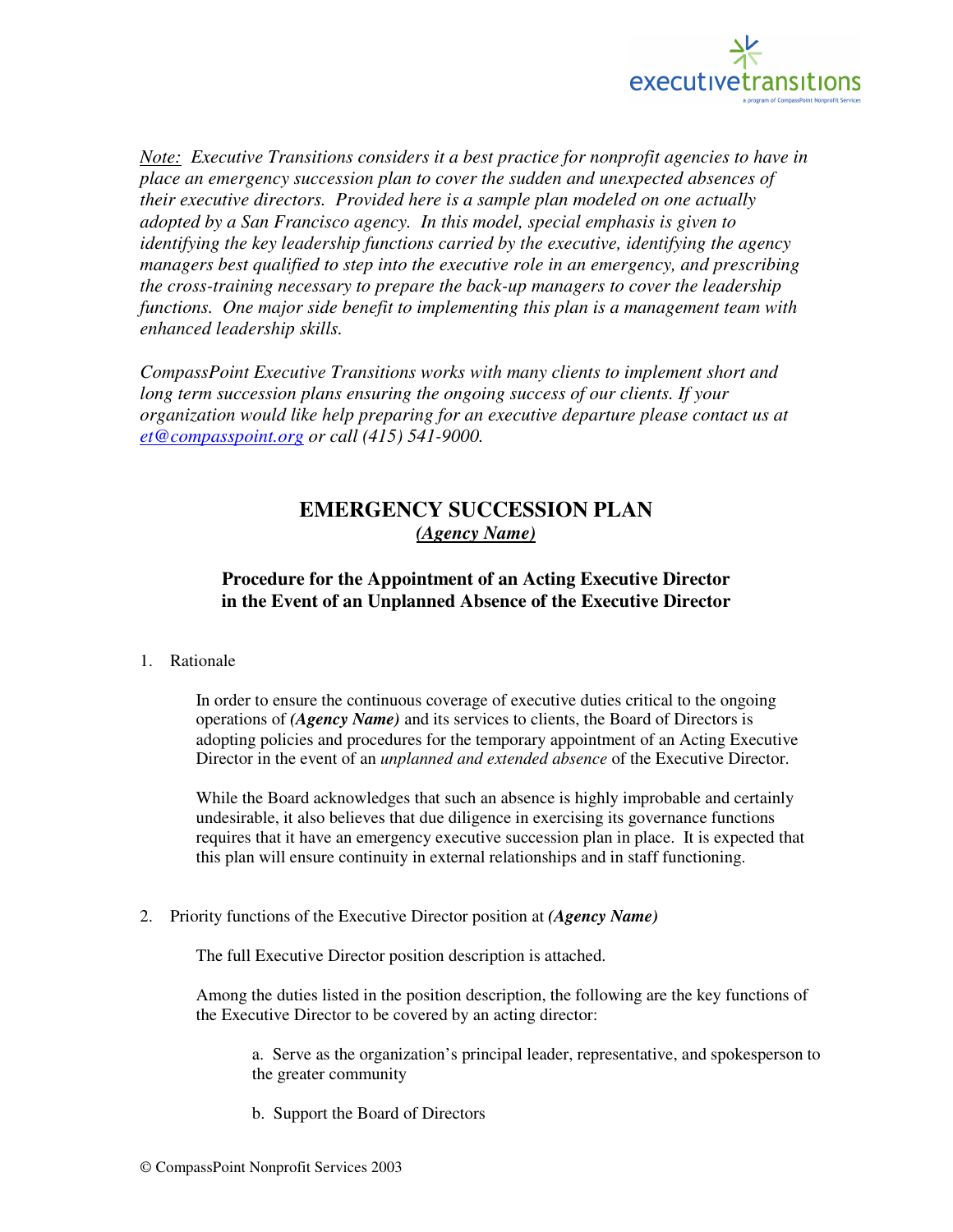- ensure integrity and strength of Board leadership and address issues around clarity of role, governance, bylaws/policies, corporate structure, and membership

- assist with recruitment and orientation of new Board members

- prepare Executive reports to Board of Directors and Executive Committee and attend various Committee meetings

c. Convene and lead the Management Team

d. Participate in recruitment, interview, selection and evaluation process for directly supervised staff and other key executive level positions

e. Strategize organizations' short-range and long-range program and project goals, particularly in Organizing and Planning:

- identify overall resource development goals and fund raising plan - establish , maintain and cultivate relations with donors, foundations and other resources to support organizational programs and activities - maintain accountability for current year operating budget and for financial performance of portfolio

## 3. Succession plan in event of a **temporary, unplanned absence -- SHORT-TERM**

a. Definitions

- A temporary absence is one in which it is expected that the Executive Director will return to his position once the events precipitating the absence are resolved. - An unplanned absence is one that arises unexpectedly, in contrast to a planned leave, such as a vacation or a sabbatical.

- A short-term absence is 3 months or less.

b. Who may appoint the Acting Executive Director

- The Board of Directors authorizes the Executive Committee to implement the terms of this emergency plan in the event of the unplanned absence of the Executive Director.

- In the event of an unplanned absence of the Executive Director, the Deputy Director shall immediately inform the Chair of the Executive Committee of the absence.

- As soon as is feasible, the Chair shall convene a meeting of the Executive Committee to affirm the procedures prescribed in this plan or to make modifications the Committee deems appropriate.

c. Standing appointee to the position of Acting Executive Director

The position description of the Deputy Director specifies that she shall serve as Acting Executive Director in the absence of the Executive Director.

d. First and second back-ups for the position of Acting Executive Director

Should the Deputy Director be unable to as Acting Executive Director, the first back-up appointee will be the Program Director. The second back-up appointee will be Chief Financial Officer.

In the event the standing appointee, the Deputy Director, is new to the deputy position and fairly inexperienced with *(Agency Name)*, the Executive Committee may decide to appoint one of the back-up appointees to the acting executive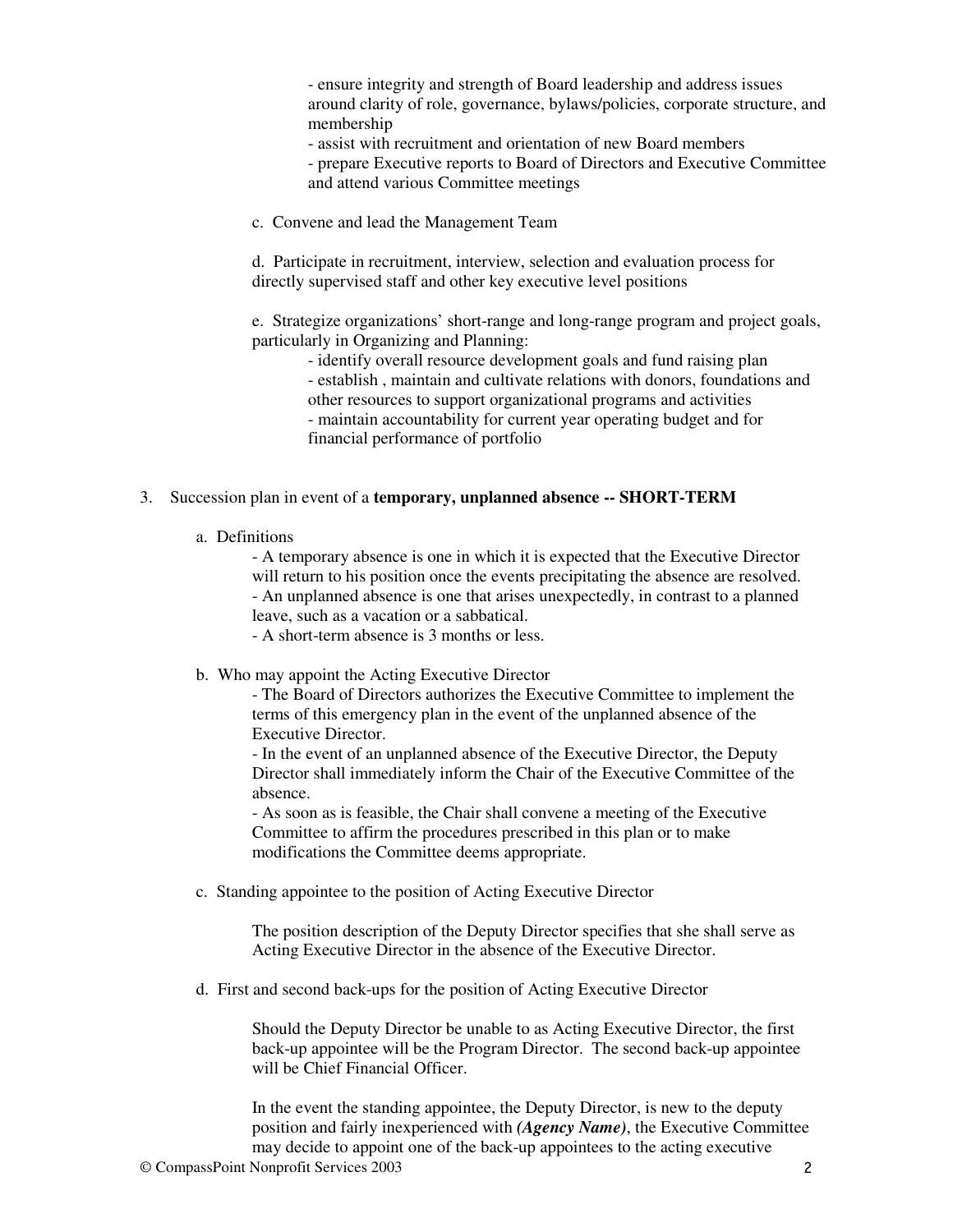position. The Executive Committee may also consider the option of splitting executive duties among the designated appointees.

e. Cross-training plan for appointees

The Executive Director, with assistance from the Deputy Director, shall develop a plan for training the three potential appointees in each the priority functions of the Executive Director which are listed above (section 2). The training plan will be attached to this document when the plan is completed. The director of human resources shall have the responsibility of handling the logistics of the plan's implementation.

f. Authority and restrictions of the appointee

The person appointed as Acting Executive Director shall have the full authority for decision making and independent action as the regular Executive Director .

g. Compensation

The Acting Executive Director shall receive a temporary salary increase to the entry level salary of the executive director position or to 5% above his/her current salary, whichever is greater.

h. Board committee responsible for oversight and support to the Acting Executive Director

As with an Executive Director, the Executive Committee of the Board will have responsibility for monitoring the work of the Acting Executive Director. The Executive Committee will also be alert to the special support needs that of the executive in this temporary leadership role.

i. Communications plan

As soon as possible after the Acting Executive Director has begun covering an unplanned absence, Board members and the Acting ED shall communicate the temporary leadership structure to the following key supporters external to *(Agency Name)*:

- Government contract officers
- Foundation program officers
- Civic leaders
- Major donors
- 4. Succession plan in event of a **temporary, unplanned absence -- LONG-TERM.**
	- a. Definition

- A long term absence is one that is expected to last more than 3 months

b. Procedures

- The procedures and conditions to be followed shall be the same as for a shortterm absence with one addition: